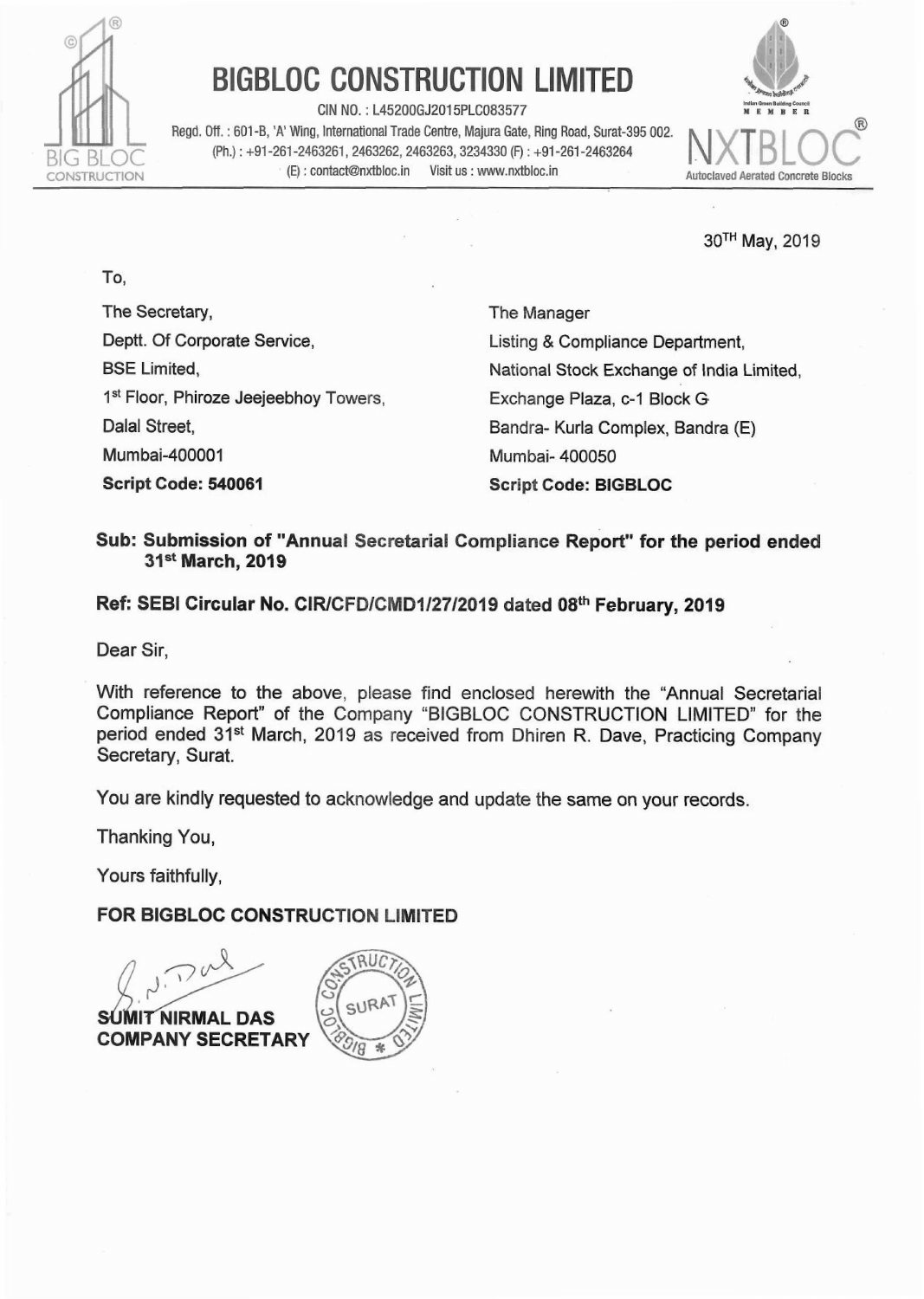

**B-103, International Commerce Centre, Near Kadiwala School, Ring Road, Surat-395 002, (Gujarat) INDIA. Tele** : **0261-2460903,247'5122 (M) 98241 15061 Website** : **www.drdcs.net E-mail** : **drd@drdcs.net** 

# **Secretarial Compliance Report of Bigbloc Construction Limited For the Financial Year Ernded 31'' March, 2019**

To The Members, Bigbloc Construction Limited 6th Floor, A-601/B, International Trade Centre, Majurs Gate, Ring Road, Surat-395002, Gujarat

I Dhiren R Dave, Practicing Company Secretary, have examined:

(a) all the documents and records made awailable to us and explanation provided by

Bigbloc Construction Limited ("the listed entity"),

- (b) the filings/ submissions made by the listed entity to the stock exchanges,
- (c) website of the listed entity,
- (d) any other document/ filing, as may be relevant, which has been relied upon to make this certification, for the year ended 2019 ("Review Period") in respect of compliance with the provisions of :
	- (a) the Securities and Exchange Board of India Act, 1992 ("SEBI Act") and the Regulations, circulars, guidelines issued thereunder; and
	- (b) the Securities Contracts (Regulation) Act, 1956 ("SCRA"), rules made thereunder and the Regulations, circulars, guidelines issued thereunder by the Seculities and Exchange Board of India ("SEBI");

**Page 1 of 4** 

**Secretarial Compliance Report of Bigbloc Construction Limited**  For the Financial Year Ended 31<sup>st</sup> March, 2019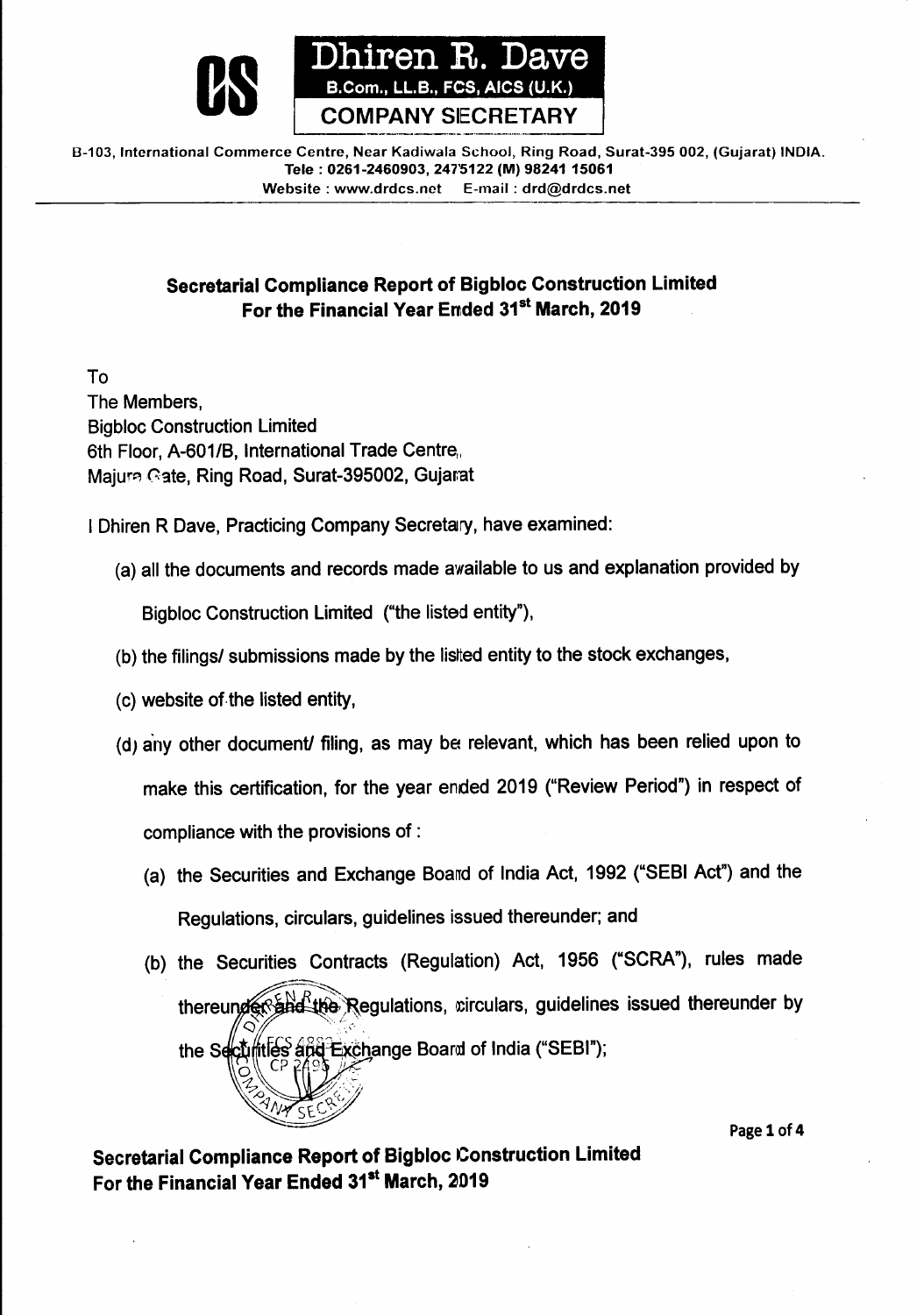The specific Regulations, whose provisions and the circulars/ guidelines issued there under, have been examined, include:-

- (a) Securities and Exchange Board of lrndia (Listing Obligations and Disclosure Requirements) Regulations, 2015;
- (b) Securities and Exchange Board of India (Issue of Capital and Disclosure Requirements) Regulations, 2018;
- (c) Securities and Exchange Board of India (Substantial Acquisition of Shares and Takeovers) Regulations, 2011;
- (d) Securities and Exchange Board of Inxlia (Buyback of Securities) Regulations, 2018; - There are no events occurred dhring the year which attracts provisions of these regulations hence not applicable.
- (e) Securities and Exchange Board of India (Share Based Employee Benefits) Regulations, 2014; - There are no everrts occurred during the year which attracts provisions of these regulations hence not applicable.
- (9 Securities and Exchange Board of India (Issue and Listing of Debt Securities) Regulations, 2008; - There are no evernts occurred during the year which attracts provisions of these regulations hence not applicable.
- **(g?** S~cutities and Exchange Board of India(lssue and Listing of Non-Convertible and Redeemable Preference Shares) Regulations,2013; - There are no events EN R. he year which attracts provisions of these regulations hence not occurred dà 'S 4880 applicable

**Page 2 of 4** 

**Secretarial Compliance Report of Bigbloc Construction Limited**  For the Financial Year Ended 31<sup>st</sup> March, 2019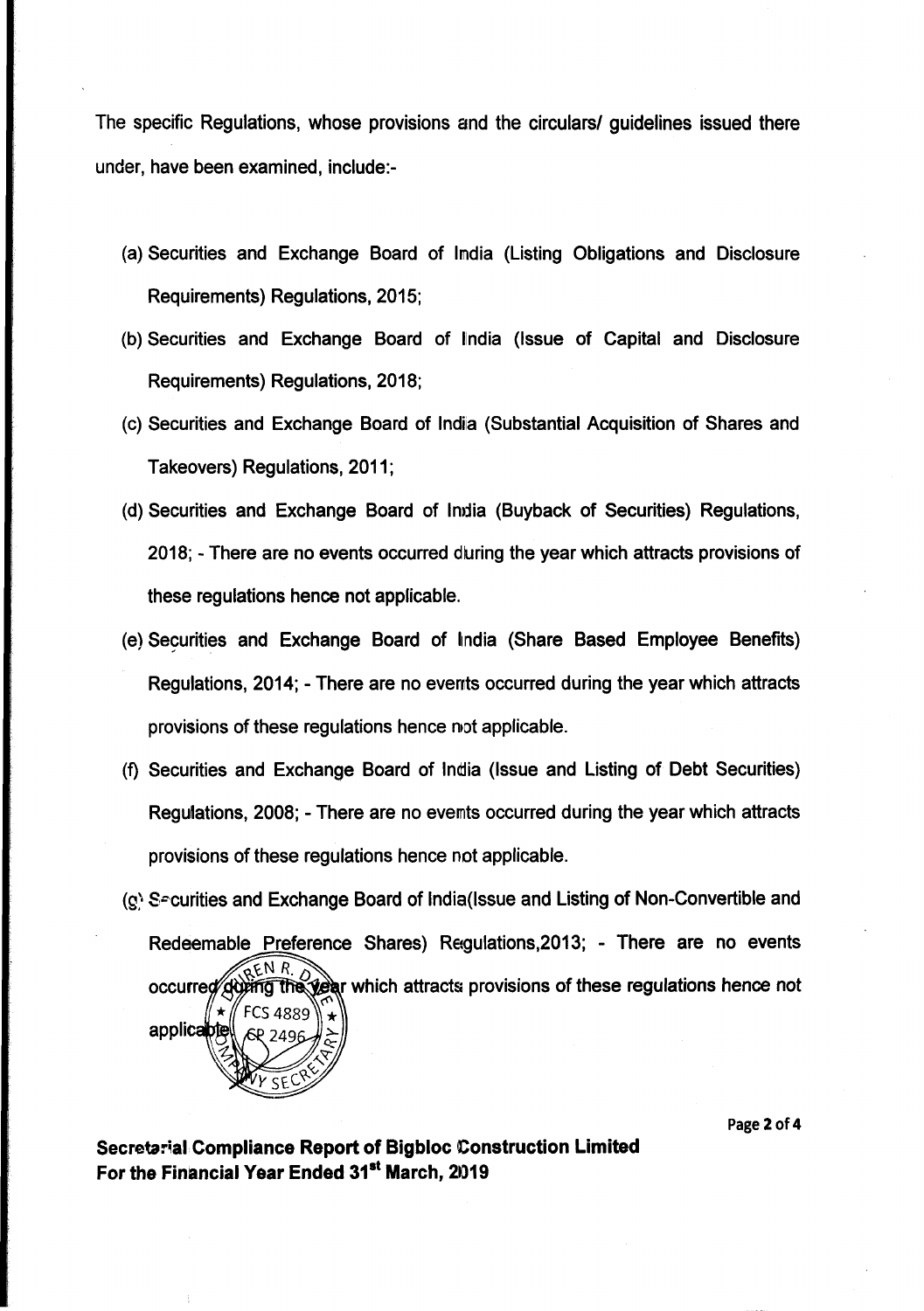- (h) Securities and Exchange Board of India (Prohibition of Insider Trading) Regulations, 2015;
- (i) Securities and Exchange Board of India1 (Delisting of Equity Shares) Regulations, 2009 - There are no events occurred during the year which attracts provisions of these regulations hence not applicable.

and circulars/ guidelines issued there under and based on the above examination, I hereby report that, during the Review Period:

(a) The listed entity has complied with the provisions of the above Regulations and circulars/ guidelines issued there under, except in respect of matters specified below:-

| Sr.<br>No.     | <b>Compliance Requirement</b><br>(Regulations/circulars/<br>guidelines<br>including specific clause)                                                                                                          | <b>Deviations</b>                                                                                                                                             | <b>Observations/</b><br><b>Remarks of</b><br>the Practicing<br>Company                                                                                                                                                   |
|----------------|---------------------------------------------------------------------------------------------------------------------------------------------------------------------------------------------------------------|---------------------------------------------------------------------------------------------------------------------------------------------------------------|--------------------------------------------------------------------------------------------------------------------------------------------------------------------------------------------------------------------------|
| 1              | <b>SEBI</b><br>Regulation 46(2)(c)<br>of<br><b>Obligations</b><br>(Listing of<br>and<br>Requirements)  <br><b>Disclosure</b><br>Regulations, 2015.                                                            | <b>Updation</b><br>of<br>changes<br>in<br>Composition<br>оf<br>various committees<br>of board of directors<br>within<br>made<br>not<br>time limit.            | <b>Secretary</b><br><b>Website</b><br>not<br>updated regularly.                                                                                                                                                          |
| $\overline{2}$ | SEBI  <br>47(1)(b)<br>of<br>Regulation<br><b>Obligations</b><br>and<br>(Listing of<br>Requirements)<br><b>Disclosure</b><br>Regulations, 2015.<br>REN R<br><b>FCS 4889</b><br>ነ <b>ስ</b> ኃ $\Lambda$ ርፌ<br>ZM | Financial results not<br>within<br>published<br>time limit in news  <br>paper for<br>quarter  <br>ended<br>on<br>31.03.2018,<br>30.06.2018<br>&<br>30.09.2018 | <b>Results</b><br>were<br>the<br>updated<br>to<br>Stock Exchange<br>the<br>and<br>on<br>the<br>website<br>on<br>date.<br>same<br>there<br>However<br>was some delay n<br>in publication of<br>results in News<br>Papers. |

**Page 3 of 4** 

**Secretarial Compliance Report of Bigbloc Construction Limited For the Financial Year Ended 31" March, 2D19**